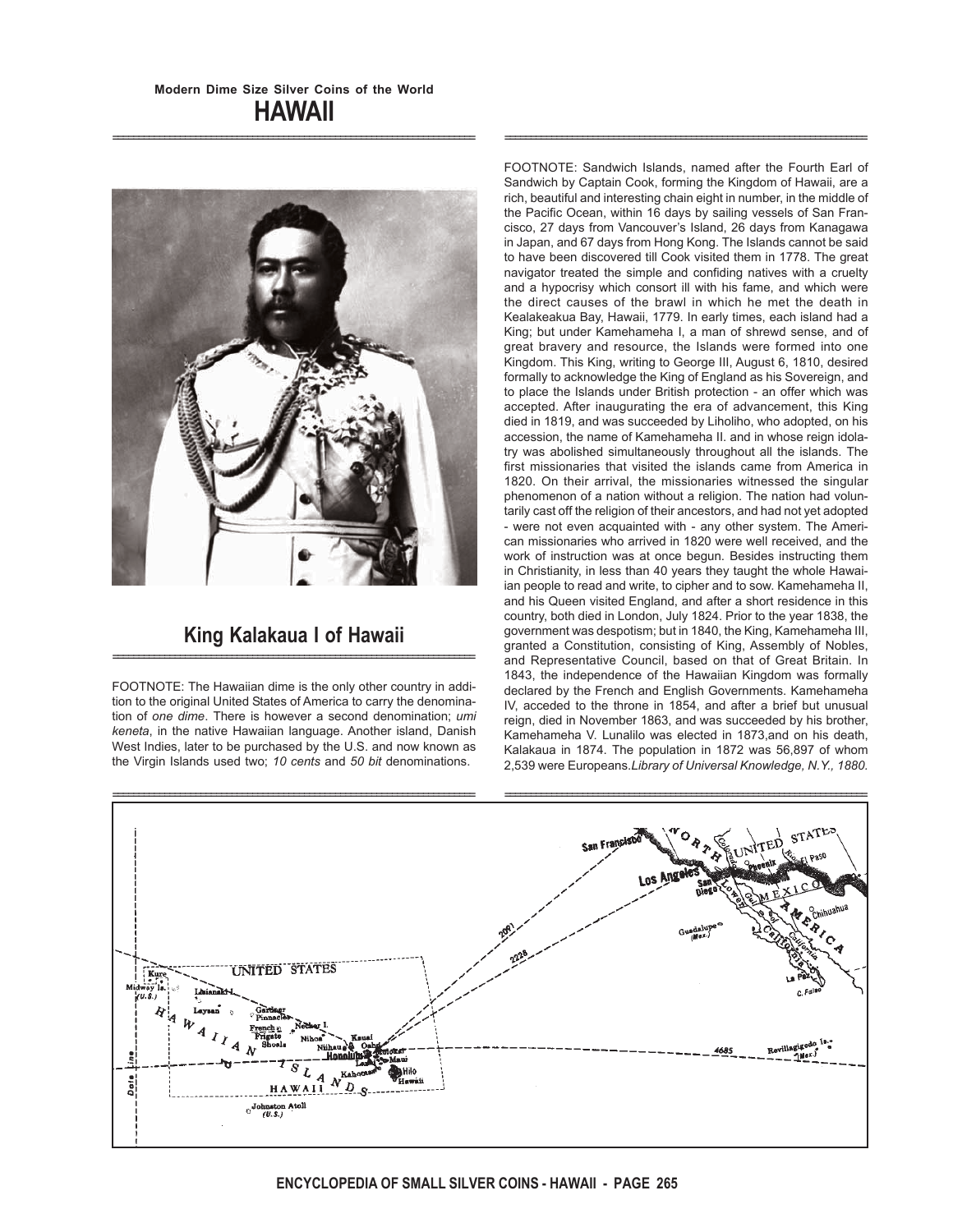



### **1883 - UNI KENETA - ONE DIME - OBV** ======================================================================

HAWAII, KINGDOM of SAN FRANCISCO MINT

====================================================================== ONE DIME/UMI KENETA 18MM .900 FINE 2.5 GRAMS ======================================================================

frozen date

| 1883 | 250,000 |  |
|------|---------|--|
| 1884 | i/a     |  |

¿OV: Head of Kalakaua I, facing right KALAKAUA I KING OF HAWAII above, • 1883 • below.

 $\forall$ RV: Crown / ONE / DIME within wreath of laurel ties with ribbon below, • UA MAU KE EAO KA AINA I KA PONO • (The life of the Land is Perpetuated in Righteousness) above around, UMI KENETA (ten cents) below.

#### EDGE: Reeded

MINT: (no mintmark) = SAN FRANCISCO

DESIGNER: Charles E. Barber, Chief Engraver, U.S. Mint, Philadelphia

REFERENCE: Y-2, KM-3

Hawaiian Money Standard Catalog by Donald Metcalf and Ronald Russell, Honolulu 1978.

POPULATION: Hawaii - 1890 - 89,991 including 4,436 Hawaiians and 6,186 part Hawaiians.

FOOTNOTE: The Hawaiian 10 cents coins with mintage of 250,000 were struck at San Francisco during 1883 and continued into 1884, but only the date of 1883 was used on the coin. The coinage dies were produced at the Philadelphia mint under the direction of Chief Engraver Charles E. Barber; the coins were struck at the San Francisco mint from silver furnished by the Hawaiian Government. There were 26 proof strikes from the Philadelphia mint. 79 of the original mintage were subsequently melted.

### **1883 - UNI KENETA - ONE DIME - REV** ======================================================================

FOOTNOTE: King Lunalilo died on February 3, 1874, childless, and the Legislature proceeded for the second time to elect a King, and on February 12, 1874, chose David Kalakaua, though their action was violently opposed by Emma, the Queen Dowager. In the riot which broke out between her partisans and the Legislators, several persons were injured. The war-ships on the harbor under the British and American flags landed marines and sailors, order was restored, and the King began his reign. King Kalakaua I visited the United States in 1874. The King made a tour of the world in 1881. On January 20, 1891 he died in San Francisco. His sister Liliuokalani became Queen.*New International Encyclopedia, 1910.*

======================================================================



**Charles E. Barber, Chief**

======================================================================